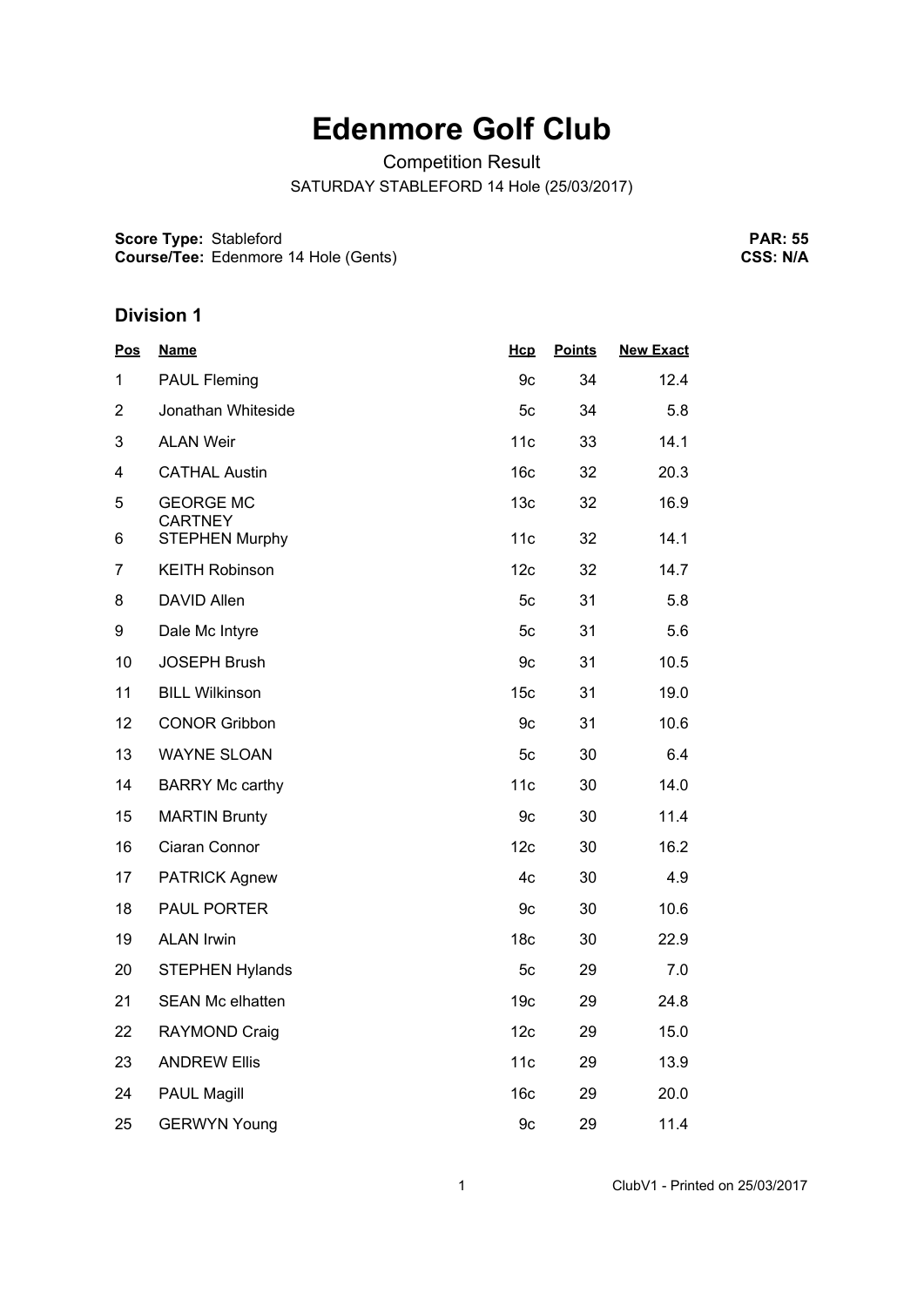| <b>Pos</b> | <b>Name</b>             | Hcp             | <b>Points</b> | <b>New Exact</b> |
|------------|-------------------------|-----------------|---------------|------------------|
| 26         | <b>CLIVE Knox</b>       | 9c              | 29            | 10.5             |
| 27         | <b>ALISTAIR Simpson</b> | 9c              | 29            | 11.9             |
| 28         | <b>SIMON GRATTAN</b>    | 11c             | 29            | 13.8             |
| 29         | <b>RYAN Agnew</b>       | 11c             | 29            | 13.9             |
| 30         | <b>COLIN Whan</b>       | 4c              | 29            | 5.2              |
| 31         | <b>WILL Bryans</b>      | 12c             | 29            | 15.8             |
| 32         | <b>JOHN Hinds</b>       | 15 <sub>c</sub> | 29            | 19.1             |
| 33         | DAVID Waterworth        | 12c             | 28            | 16.0             |
| 34         | <b>RICHARD Swain</b>    | 7c              | 28            | 9.0              |
| 35         | <b>GEOFF Burrowes</b>   | 11c             | 28            | 14.3             |
| 36         | <b>TOM Chapman</b>      | 13 <sub>c</sub> | 28            | 17.2             |
| 37         | <b>MERVYN Nicholson</b> | 16 <sub>c</sub> | 28            | 20.8             |
| 38         | <b>HUGH Mc kay</b>      | 8c              | 28            | 9.8              |
| 39         | <b>CHRIS Stewart</b>    | 10 <sub>c</sub> | 28            | 13.1             |
| 40         | <b>ANDREW Bennett</b>   | 15 <sub>c</sub> | 28            | 18.8             |
| 41         | <b>STEPHEN Fletcher</b> | 14 <sub>c</sub> | 28            | 18.0             |
| 42         | <b>RONNIE Girvan</b>    | 5c              | 28            | 7.0              |
| 43         | <b>CLYDE Anderson</b>   | 9c              | 28            | 11.6             |
| 44         | NEIL Mc dougall         | 9c              | 28            | 12.2             |
| 45         | <b>HERBIE Boomer</b>    | 18 <sub>c</sub> | 28            | 23.3             |
| 46         | <b>GERARD Delargy</b>   | 19 <sub>c</sub> | 28            | 23.6             |
| 47         | <b>TONY Connelly</b>    | 22c             | 28            | 28.0             |
| 48         | <b>MARK Clendinning</b> | 11c             | 28            | 14.0             |
| 49         | <b>STEPHEN Baine</b>    | 9c              | 27            | 12.2             |
| 50         | <b>EDWARD Moulds</b>    | 11c             | 27            | 14.3             |
| 51         | PHILLIP Henderson       | 9c              | 27            | 11.9             |
| 52         | <b>KEITH Steenson</b>   | 5c              | 27            | 6.5              |
| 53         | <b>GARRY Brown</b>      | 9c              | 27            | 12.1             |
| 54         | DAVID Finlayson         | 1c              | 27            | 1.2              |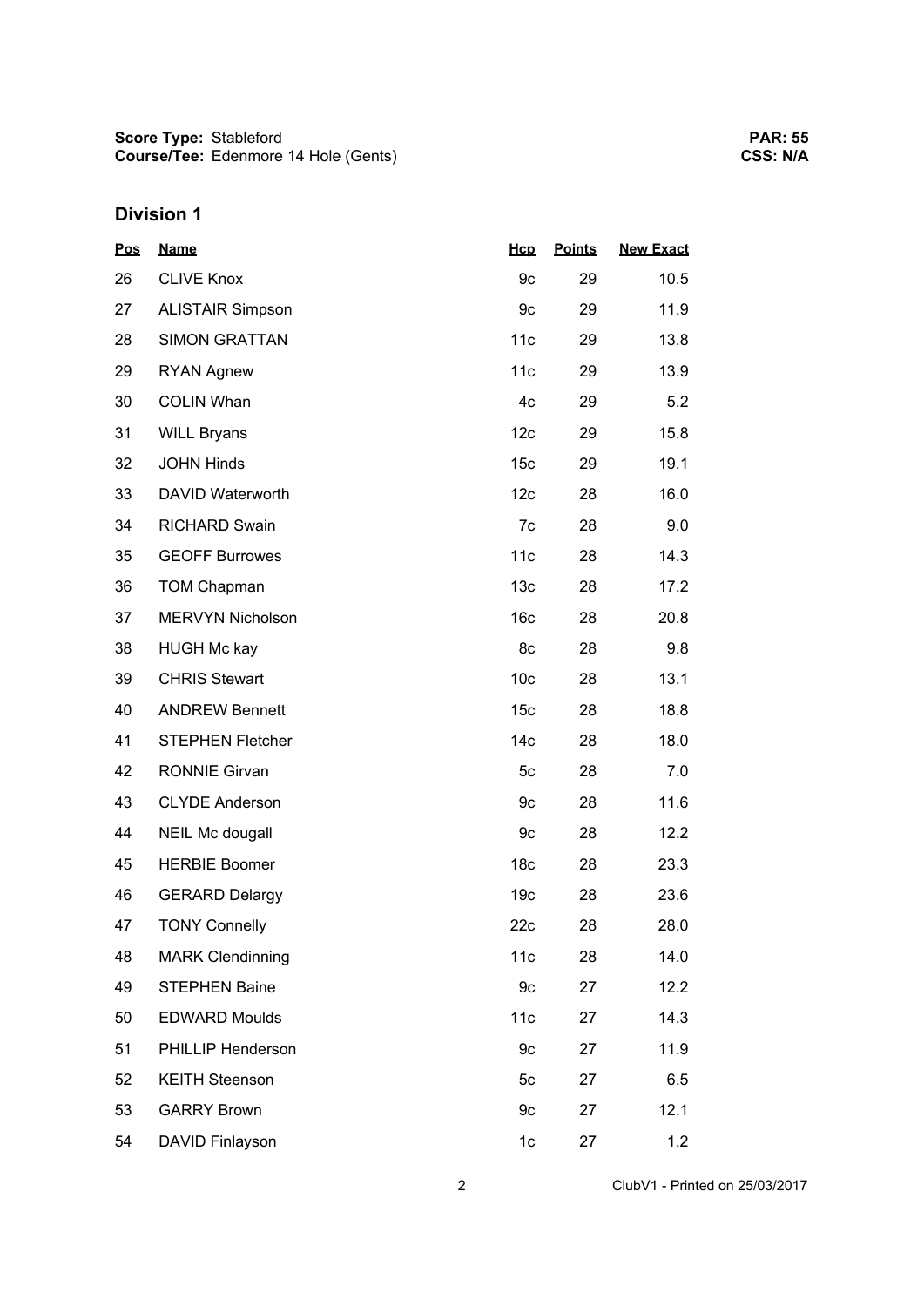| <b>Pos</b> | <b>Name</b>                | Hcp             | <b>Points</b> | <b>New Exact</b> |
|------------|----------------------------|-----------------|---------------|------------------|
| 55         | <b>JONATHAN Mc</b>         | 12c             | 27            | 14.6             |
| 56         | gahey<br><b>JOHN Brown</b> | 11c             | 27            | 13.7             |
| 57         | <b>GLENN Herdman</b>       | 12c             | 27            | 16.1             |
| 58         | <b>JAMES Henning</b>       | 16 <sub>c</sub> | 27            | 20.8             |
| 59         | <b>MATT Trimble</b>        | 19 <sub>c</sub> | 27            | 23.6             |
| 60         | PAUL HERRON                | 13 <sub>c</sub> | 27            | 16.8             |
| 61         | PAUL Murray                | 6c              | 27            | 8.0              |
| 62         | <b>STEPHEN Robb</b>        | 12c             | 26            | 15.6             |
| 63         | <b>BARRY Steenson</b>      | 8c              | 26            | 10.0             |
| 64         | <b>GERRY Mc clory</b>      | 10 <sub>c</sub> | 26            | 12.9             |
| 65         | <b>CRAIG Mc Veigh</b>      | 12c             | 26            | 16.3             |
| 66         | <b>KEITH Hare</b>          | 17c             | 26            | 22.2             |
| 67         | <b>BRIAN Robinson</b>      | 9c              | 26            | 11.7             |
| 68         | <b>MICHAEL Rutlege</b>     | 16 <sub>c</sub> | 26            | 20.2             |
| 69         | <b>PAUL Cassin</b>         | 11c             | 26            | 14.3             |
| 70         | DAVID Mc ALEENON           | 2c              | 26            | 1.9              |
| 71         | <b>STEVE Jones</b>         | 16 <sub>c</sub> | 26            | 20.1             |
| 72         | <b>PAUL Bradley</b>        | 5c              | 26            | 7.2              |
| 73         | <b>STEPHEN Cocker</b>      | 11c             | 26            | 14.1             |
| 74         | <b>ROGER Erwin</b>         | 2c              | 26            | 2.7              |
| 75         | <b>SEAN Magill</b>         | 12c             | 26            | 16.0             |
| 76         | PAT Cushnahan              | 15 <sub>c</sub> | 26            | 19.4             |
| 77         | <b>JOSH Logan</b>          | 3c              | 26            | 4.4              |
| 78         | <b>NIALL Moore</b>         | 6c              | 26            | 8.4              |
| 79         | <b>JOHN Halliday</b>       | 12c             | 26            | 16.3             |
| 80         | <b>Brian Houston</b>       | 4c              | 26            | 4.8              |
| 81         | Herbie Goode               | 17 <sub>c</sub> | 26            | 22.0             |
| 82         | <b>AARON Robinson</b>      | 4c              | 26            | 5.0              |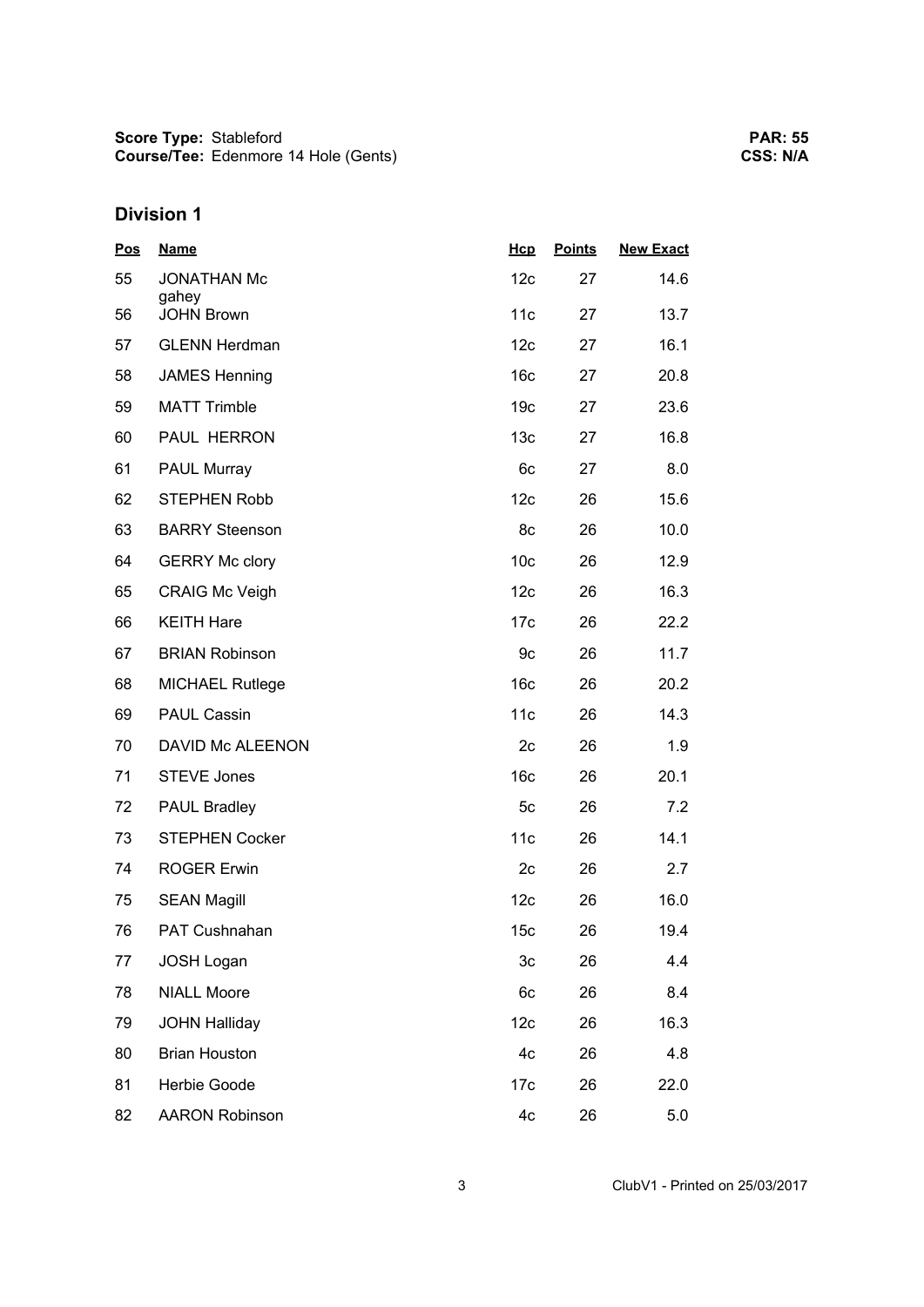| <b>Pos</b> | <b>Name</b>                      | Hcp             | <b>Points</b> | <b>New Exact</b> |
|------------|----------------------------------|-----------------|---------------|------------------|
| 83         | <b>HAROLD Spence</b>             | 12 <sub>c</sub> | 26            | 15.6             |
| 84         | James Allen                      | 18 <sub>c</sub> | 26            | 23.4             |
| 85         | <b>STEWART Rodgers</b>           | 11c             | 25            | 13.8             |
| 86         | NEIL Mc mullan                   | 9c              | 25            | 10.8             |
| 87         | <b>TONY Campbell</b>             | 9c              | 25            | 11.0             |
| 88         | DAVID Dunlop                     | 8c              | 25            | 10.1             |
| 89         | DAVID Temple                     | 14 <sub>c</sub> | 25            | 17.6             |
| 90         | Leslie Woods                     | 9c              | 25            | 11.0             |
| 91         | Mark Wilson                      | 12c             | 25            | 16.3             |
| 92         | <b>DEREK Mc kinley</b>           | 14 <sub>c</sub> | 25            | 18.1             |
| 93         | <b>PHILLIP Hughes</b>            | 12c             | 25            | 15.4             |
| 94         | <b>TOM Crooks</b>                | 9c              | 25            | 10.7             |
| 95         | <b>TREVOR Mc neill</b>           | 19 <sub>c</sub> | 25            | 23.8             |
| 96         | DESMOND Mc carthy                | 20c             | 25            | 26.0             |
| 97         | <b>STUART Cameron</b>            | 9c              | 25            | 11.6             |
| 98         | <b>GEOFFREY Simpson</b>          | 7c              | 25            | 8.6              |
| 99         | <b>JOHN Childs</b>               | 14 <sub>c</sub> | 25            | 18.1             |
| 100        | <b>NEIL Lamont</b>               | 9c              | 25            | 11.7             |
| 101        | <b>BRENDAN JAMISON</b>           | 10 <sub>c</sub> | 24            | 13.2             |
| 102        | DAVID Belshaw                    | 11c             | 24            | 14.2             |
| 103        | <b>BILL Henderson</b>            | 9c              | 24            | 11.2             |
| 104        | <b>KEN Todd</b>                  | 14 <sub>c</sub> | 24            | 17.9             |
| 105        | <b>GRAHAM Mc ilroy</b>           | 7c              | 24            | 8.8              |
| 106        | <b>KENNY Mc Aleenon</b>          | 6c              | 24            | 8.3              |
| 107        | <b>MARTIN Wright</b>             | 9c              | 24            | 12.4             |
| 108        | <b>MICHAEL</b><br><b>CHAPMAN</b> | 12 <sub>c</sub> | 24            | 15.7             |
| 109        | <b>GRAHAM Cantley</b>            | 10 <sub>c</sub> | 24            | 12.8             |
| 110        | <b>ALAN Patterson</b>            | 8c              | 23            | 10.2             |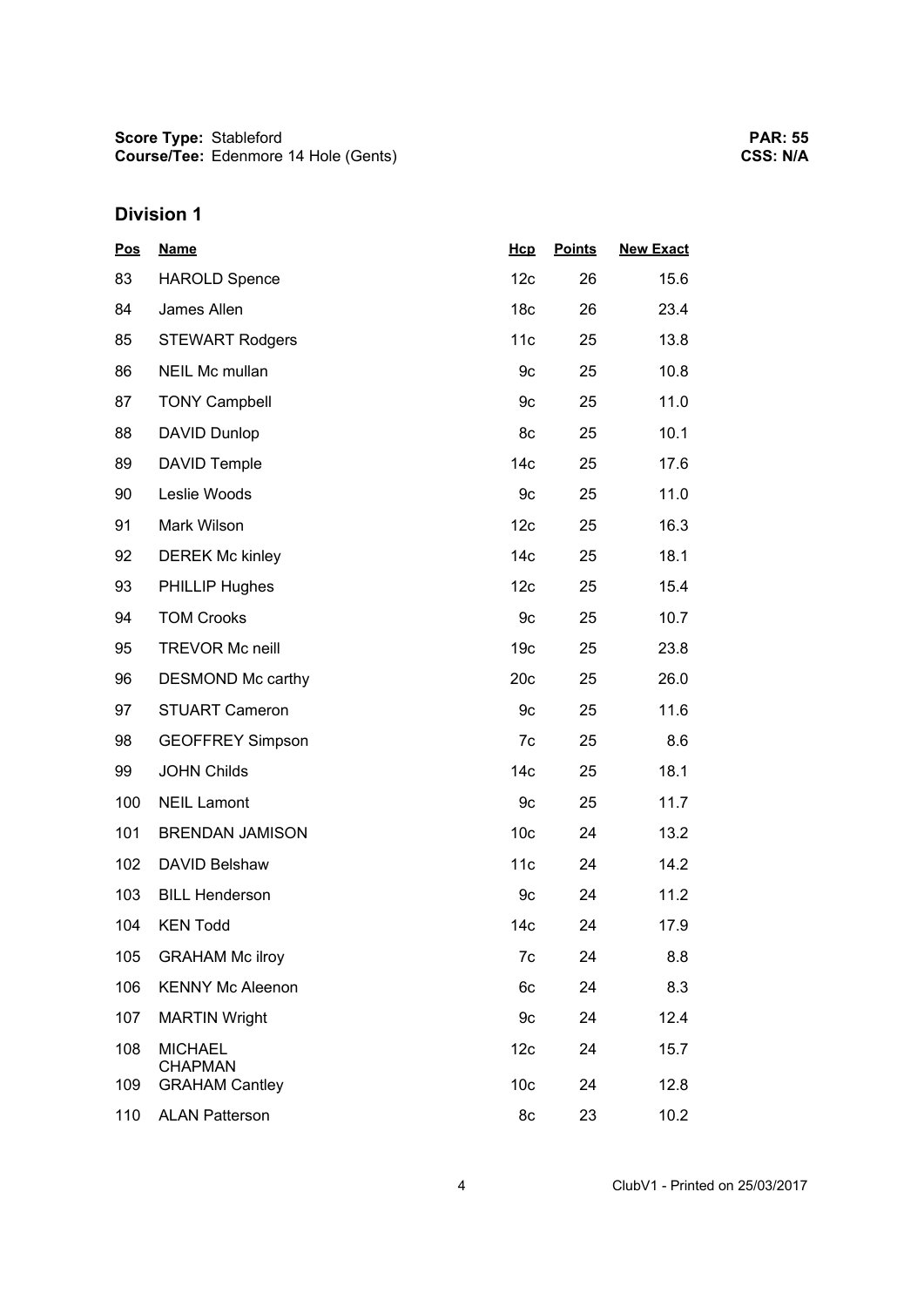| <b>Pos</b> | <b>Name</b>              | Hcp             | <b>Points</b> | <b>New Exact</b> |
|------------|--------------------------|-----------------|---------------|------------------|
| 111        | PAUL Mc kay              | 10 <sub>c</sub> | 23            | 13.1             |
| 112        | <b>KEVIN Kelly</b>       | 17 <sub>c</sub> | 23            | 21.7             |
| 113        | <b>SEAN MC KEGNEY</b>    | 19 <sub>c</sub> | 23            | 24.8             |
| 114        | Louis Eyres              | 9c              | 23            | 12.0             |
| 115        | <b>NATHAN Lamont</b>     | 5 <sub>c</sub>  | 23            | 6.5              |
| 116        | <b>STEPHEN Mc fall</b>   | 6c              | 23            | 8.1              |
| 117        | <b>ROBERT Watson</b>     | 16 <sub>c</sub> | 23            | 20.3             |
| 118        | <b>DOMINIC Downey</b>    | 12 <sub>c</sub> | 23            | 15.9             |
| 119        | Denis Burns              | 10 <sub>c</sub> | 23            | 12.6             |
| 120        | WILLIAM WHITE            | 11c             | 23            | 13.8             |
| 121        | <b>SEAN Mc cabe</b>      | 9c              | 23            | 11.8             |
| 122        | ROB Mc DOWELL            | 5c              | 23            | 6.0              |
| 123        | <b>BRYN Swift</b>        | 17 <sub>c</sub> | 23            | 22.2             |
| 124        | PETER MURPHY             | 2c              | 23            | 1.5              |
| 125        | <b>JOHN Graham</b>       | 17 <sub>c</sub> | 23            | 21.9             |
| 126        | <b>ROBERT Scott</b>      | 14 <sub>c</sub> | 23            | 17.8             |
| 127        | <b>JOHN Boyles</b>       | 6c              | 23            | 7.9              |
| 128        | <b>STEPHEN Dunlop</b>    | 12c             | 22            | 14.7             |
| 129        | <b>COLUM Brannigan</b>   | 6c              | 22            | 7.5              |
| 130        | Simon Scott              | 20c             | 22            | 25.8             |
| 131        | <b>JIM Cullen</b>        | 18 <sub>c</sub> | 22            | 22.7             |
| 132        | <b>STEPHEN Andrews</b>   | 5c              | 22            | 6.7              |
| 133        | <b>RICHARD Greer</b>     | 13 <sub>c</sub> | 22            | 17.1             |
| 134        | <b>IAN Little</b>        | 9c              | 22            | 12.0             |
| 135        | <b>ROGER Wilkinson</b>   | 12c             | 21            | 15.4             |
| 136        | <b>MICHAEL Currie</b>    | 11c             | 21            | 13.8             |
| 137        | <b>JOHN Hart</b>         | 13 <sub>c</sub> | 21            | 17.0             |
| 138        | <b>WILLIAM Cosgrove</b>  | 20c             | 21            | 25.9             |
| 139        | <b>Robert Montgomery</b> | 13 <sub>c</sub> | 21            | 17.0             |